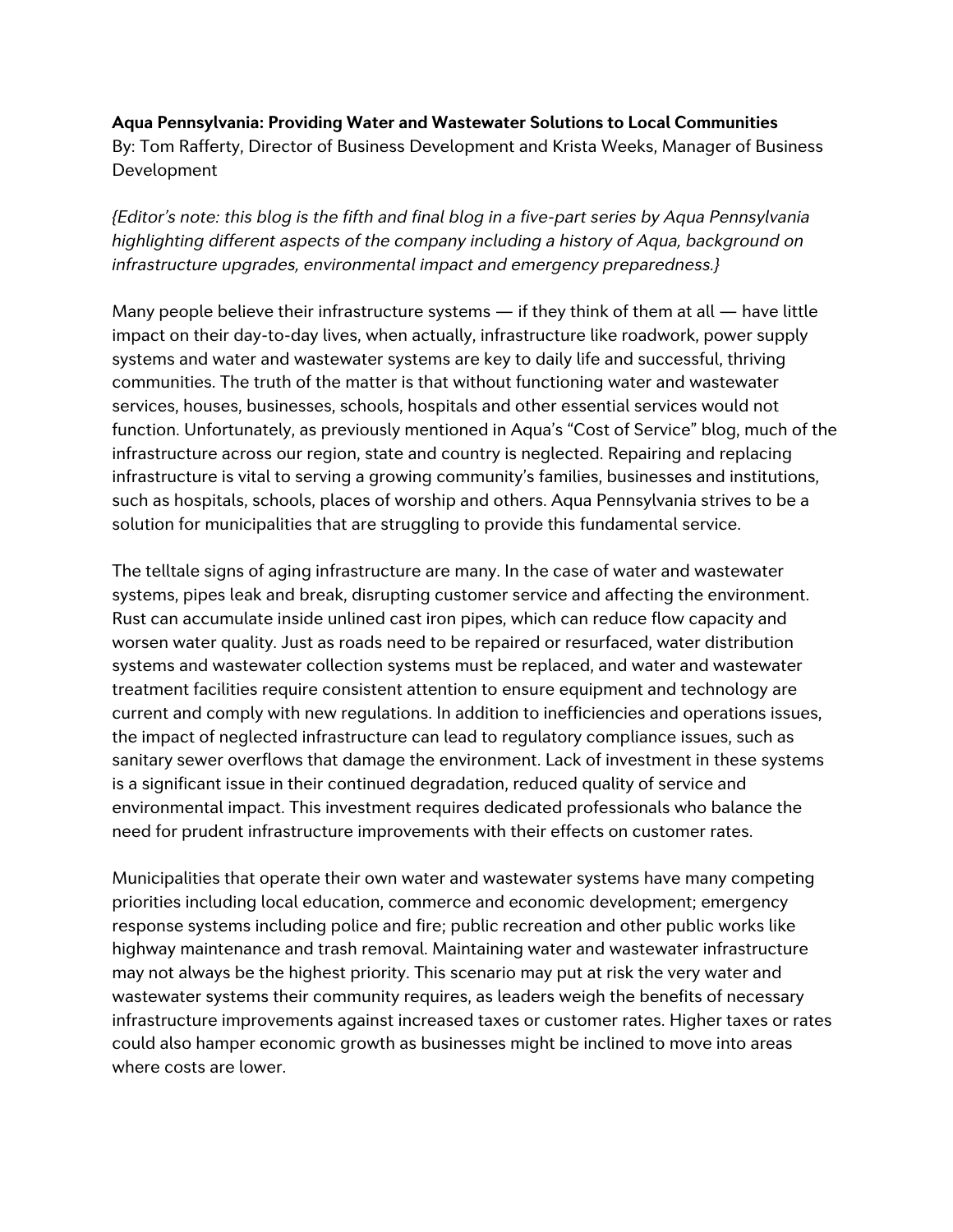Partnering with a regulated water utility like Aqua can provide municipal leaders the opportunity to resolve their water and wastewater system problems and have access to money that will enable them to address other priorities without increasing taxes. Aqua's 135 years of industry experience includes building, replacing and upgrading facilities. This expertise, coupled with its financial stability, is invaluable and enables Aqua to work with municipal leaders to resolve problems in a way that works best for their individual communities.

Here are some examples of how municipalities have partnered with Aqua to improve infrastructure and plan for growth and the benefits it brought to the municipality and its residents:

# **Cheltenham**

In 2019, Aqua acquired the troubled Cheltenham Township, Montgomery County wastewater system, which had for many years struggled to operate and maintain environmental compliance. Their struggling operations resulted in a consent order and corrective action plan mandated by the Pennsylvania Department of Environmental Protection (DEP), which limited permits for new sewer connections identified by the township. Cheltenham was able to transfer to Aqua responsibility for its corrective action plan, avoiding an estimated \$80 million in capital costs. Selling its system to Aqua enabled Cheltenham to have its system deficiencies corrected and its operations managed by a professional utility. Aqua engineers are working on an approach to satisfy the requirements of the DEP at a lower cost.

## **Limerick**

Aqua acquired the Limerick wastewater system in 2018, enabling the township to ensure consumer rate protection for years to come, guarantee the hiring of all of its wastewater employees by Aqua, ensure the maximum value for its assets to avoid a tax increase, and complete township infrastructure projects, including a new township building and paid fire protection service.

## **Treasure Lake**

When Aqua took ownership of the Treasure Lake system near Dubois, Clearfield County in 2013, the Pennsylvania Public Utility Commission (PUC) and the DEP considered it troubled. Now, eight years later, Aqua has invested tens of millions of dollars to correct legacy water quality issues through the addition of a new well and improved treatment processes. The increased capacity will accommodate planned growth and fire protection that did not previously exist. Wastewater upgrades to the treatment plant, lift stations and sewer lines have addressed sanitary sewer overflows and regulatory compliance issues.

## **Emlenton Borough**

The DEP issued a boil water order on April 29, 2008 for the water system that serves Emlenton Borough and Richland Township in Venango County, and Richland Township in